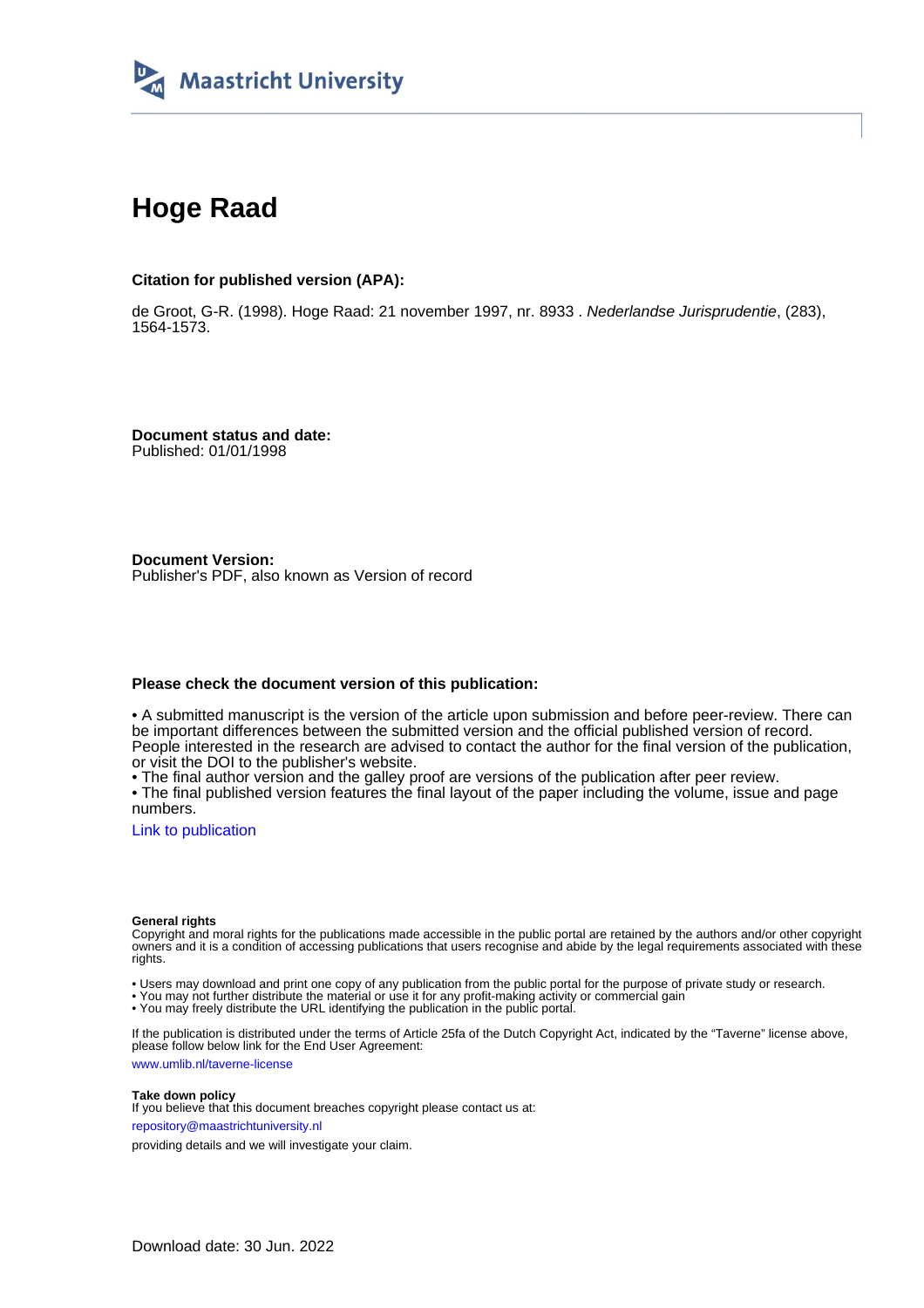ziet men de motivering van de rechtbank voor deze 25%: de kans dat de pachtster ooit zou overgaan tot afkoop van de aanspraak van Ten Cate op het melkquotum is klein en bovendien heeft Ten Cate niets hoeven te doen om die aanspraak te verwerven.

Voor de goede orde wijs ik er nog op dat de conclusie van de AG Loeb overvloedige beschouwingen bevat over de waardering van het melkquotum en de verdeling van deze waarde tussen pachter en verpachter. De AG acht overigens de motivering van de rechtbank niet voldoende, omdat de vermelde omstandigheden "veeleer in de richting van een lagere contante waarde" ... dan de maximale 25% zouden wijzen. De Hoge Raad gaat daar dus aan voorbij – de waardering van de genoemde omstandigheden door de rechtbank is aan de rechtbank voorbehouden.

3. De tweede vraag die in het arrest aan de orde komt is die of het voordeel dat Velthuis-ter Braak geniet nu zij nooit meer tot betaling voor het op de grond rustende melkquotum aan haar onteigende verpachter zal hoeven over te gaan, verrekend moet worden met de inkomensschade. Al direct geeft de Hoge Raad aan (ro. 3.3.3) dat zulks in beginsel juist wèl moet gebeuren en dat de rechtbank dit voordeel in deze zaak onvoldoende gemotiveerd als louter "theoretisch" aanmerkt. Weliswaar had de rechtbank aangenomen, dat de pachtster in de toekomst weer met een nieuwe afrekenverplichting geconfronteerd zou worden, maar dit is onjuist, omdat er geen rechtsgrond bestaat voor een verplichting tot afrekening ter zake van melkquotum dat men verplaatst naar andere eigen, danwel huidige of toekomstige pachtgrond.

Dit is ook te begrijpen, want het is juist de pachter die in dit geval – bijvoorbeeld als hij maïsland omzet in weidegrond – het melkquotum als het ware "aanbrengt". Zou hij daarover ooit met de ("nieuwe") verpachter tot afrekening moeten overgaan, dan zou die in wezen ongerechtvaardigd worden verrijkt. Men neme in dit verband nog eens kennis van de ook door de AG geciteerde overweging door het Pachthof in het arrest Van Thiel/Van de Nieuwegiessen-Buys (27 december 1994, Agrarisch Recht<br>1995, 4771 met noot G.M.F. Snijders) dat als "met bepaald land samenhangend melkquotum in beginsel alleen kan worden beschouwd melkquotum dat is verkregen dankzij de melkproduktie in 1983 met behulp van aan die produktie dienstbaar land". Het maakt, vanuit de verpachter gezien, aldus geredeneerd, verschil of men grond verpacht waarop melkquotum rust, danwel grond zonder melkquotum.

Het voordeel van niet meer te hoeven afrekenen moet dus, nòg andere omstandigheden voorbehouden, wel degelijk worden verrekend met de inkomensschade. Hoe? Daarover laat de Hoge Raad zich uiteraard niet uit, zij het dat men wel een soort schot voor de boeg geeft in ro. 4, waar het gaat over de verwijzing. Deze was toch al nodig met het oog op de belasting-

schade (ro. 3.4 jo. de conclusie van de AG), maar ook naar de schadeloosstelling voor de pachtster Velthuis-ter Braak moet "een onderzoek in volle omvang" worden ingesteld. En de grootte van de verrekenpost vanwege het meergenoemde voordeel kan weer van invloed zijn op de meest in de rede liggende wijze van schadeberekening. Men kan daarbij wellicht ook uitgaan van vervangende (extra) grond, hetzij in pacht, hetzij zelfs in eigendom, in plaats van de omzetting van maïsland in weidegrond, waarop thans de schadeberekening voor de pachtster is gebaseerd (ro. 52 tot en met ro. 61 van het rechtbankvonnis).

**PCE<sub>v</sub>W** 

### Nr. 283

**HOGE RAAD** 

21 november 1997, nr. 8933 (Mrs. Mijnssen, Korthals Altes, De Savornin Lohman; A-G Mok; m.nt. GRdG)

#### Nationaliteitsrecht. Is rechtsgeldig gebruik gemaakt van de krachtens overgangsrecht geldende mogelijkheid door optie het Nederlanderschap te verwerven?

Betrokkene verzocht vast te stellen dat zij sinds 12 okt. 1987 de Nederlandse nationaliteit heeft. De rechtbank heeft geoordeeld dat de ten behoeve van verzoekster – op de wet van art. 27 lid 2 Rijkswet op het Nederlanderschap (RWN) -afgelegde optie rechtsgevolgen heeft en vastgesteld dat verzoekster van Nederlandse nationaliteit is.

In het oordeel van de rechtbank ligt besloten dat, ofschoon de moeder bij het afleggen van de optieverklaring een nadien vals gebleken Certified Copy of Entry in Register of Births heeft overgelegd en zulks aanleiding zou kunnen geven de optie niet als geldig te beschouwen, de overgelegde stukken toch voldoende grond opleveren voor het oordeel dat de persoonsgegevens betreffende verzoekster overeenstemmen met de in het optieformulier vermelde gegevens betreffende de daarin bedoelde persoon zodat het verzoek moet worden toegewezen. Deze oordelen berusten op de aan de rechtbank, als<br>rechter die over de feiten oordeelt, voorbehouden waardering van de inhoud van de overgelegde stukken en is niet onbegrijpelijk.

#### (Rijkswet op het Nederlanderschap art. 17, 27)

De Staat der Nederlanden (Ministerie van Justitie), te 's-Gravenhage, verzoeker tot cassatie, adv. mr. H.A. Groen,

# tegen

P., te A., verweerster in cassatie, adv. mr. C.M. Zeyl-Terzol.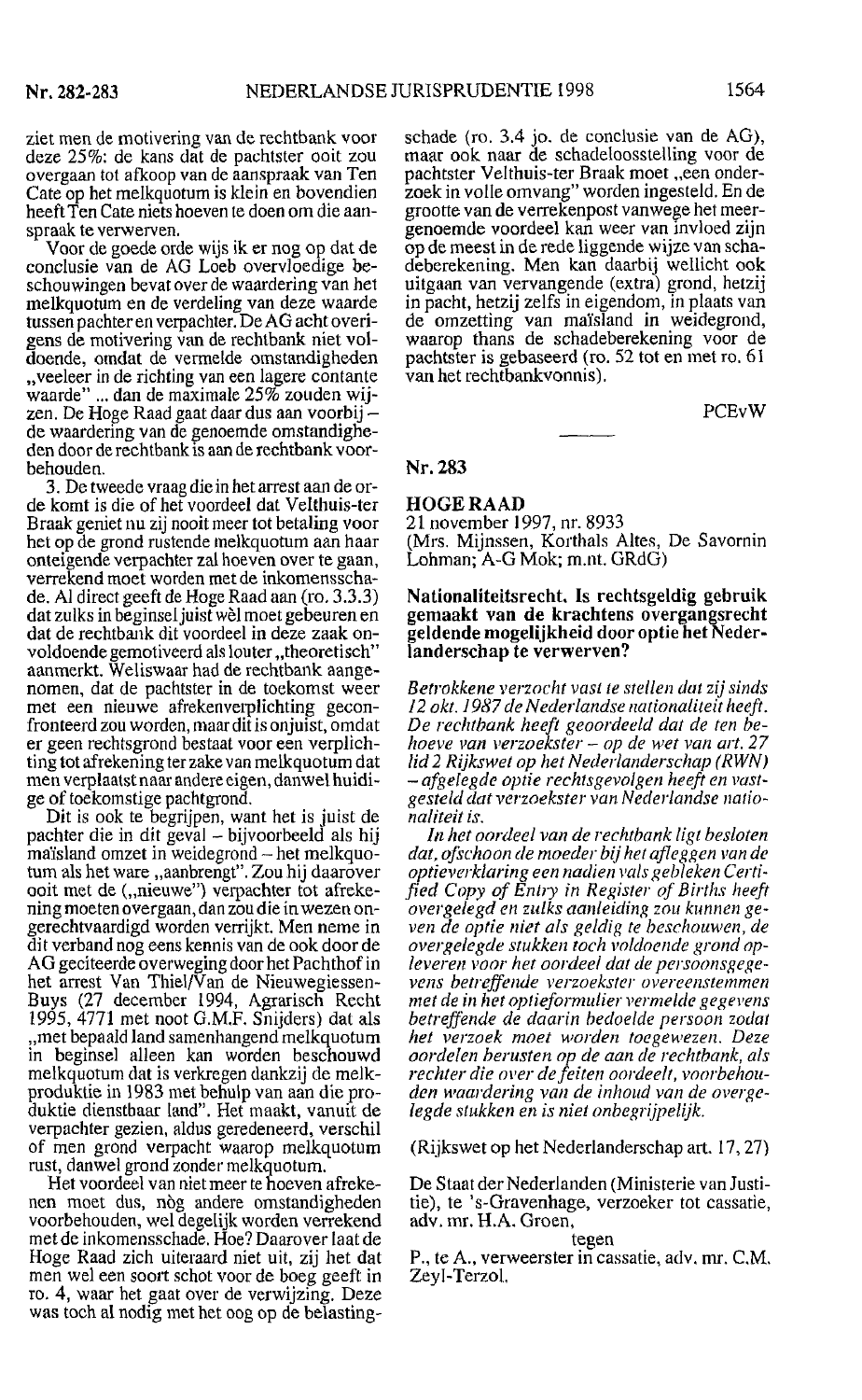# **Rechtbank:**

# 2. De feiten

In deze procedure zijn de volgende stukken overgelegd, telkens weergegeven voorzover van belang en zakelijk,

Door verzoekster:

a een fotokopie van een Certified Copy of Entry in Register of Births, no. 603, relaterend de registratie op 12 oktober 1987 van de geboorte op 4 mei 1976 te Mampong van P.B., als dochter van K.B. en C.W.A.;

b een fotokopie van een kennisgeving op grond van de Rijkswet op het Nederlanderschap ten behoeve van B., P.A., geboren op 4 mei 1976 te Mampong, gedaan door C.W.A. op 4 december 1987 ten overstaan van de burgemeester van A.;

c een authentiek Certified Copy of Entry in Register of Births, no. 1167, relaterend de registratie op 8 november 1993 van de geboorte op 4 mei 1976 in het Maternity Hospital Mampong, Ashanti, van P.B., dochter van K.B. en C.W.A.;

d een authentieke gelegaliseerde notariële verklaring d.d. 19 december 1994, afgelegd door K.B. en inhoudend dat hij de vader en verzoekster sub 2 de moeder is van verzoekster sub 1 alsmede dat de aan zijn verklaring gehechte Certified Copy of Entry no. 1167 een kopie is van het geboortecertificaat, geregistreerd op 8 november 1993;

e een fotokopie van een brief d.d. 3 juni 1994 van de Chef der Directie Algemene Zaken van het Ministerie van Buitenlandse Zaken gericht aan de Gemeentelijke Dienst voor het bevolkingsregister te A. waarin staat vermeld dat zijdens de Ghanese autoriteiten werd vernomen dat de akte met registratiedatum 12 oktober 1987 vals dan wel vervalst is en dat de akte met registratiedatum 8 november 1993 authentiek werd bevonden;

f een fotokopie van een brief van de burgemeester van A. d.d. 14 juni 1994 gericht aan C.W.A., inhoudend dat de burgemeester niet zal voldoen aan het verzoek om B., P.A., geboren 4 mei 1976 te Mampong, in het bevolkingsregister te registreren als zijnde van Nederlandse nationaliteit;

g een authentiek bewijs van Nederlanderschap ten name van A., C.W., afgegeven door de burgemeester van A. op 22 november 1995;

h een fotokopie van een Infant Welfare Consultation Card, waarop staat vermeld dat C.A., oud 23 jaar, in het Mampong Maternity Hospital op 4 mei 1976 is bevallen van een dochter en dat de vader van die dochter K.B. is;

i een fotokopie van een Ghanees paspoort<br>no. T 411440 ten name van miss P.A.B., afgegeven te Accra op 19 oktober 1993 en geldig tot 18 oktober 1998;

Door de Staat:

j een Memorandum d.d. 8 mei 1996 van de Ambassade van het Koninkrijk der Nederlanden te Accra, met als bijlage een onderzoeks-

verslag, gericht aan de heer R.M. Pruimers van het Ministerie van Buitenlandse Zaken, inhoudend dat de Infant Welfare Card werkelijk afkomstig is van het Mampong Maternity Hospital en dat de St. Monica Primary School geen administratie heeft uit de tijd dat P. deze bezocht.

## 3. Het verzoek

Tijdens de mondelinge behandeling is het namens verzoekster sub 2 ingestelde verzoek ingetrokken, zodat daarop niet meer behoeft te worden beslist. P., verzoekster sub 1, heeft de vaststelling van haar Nederlandse nationaliteit verzocht.

# 4. Het standpunt van de Staat

De Staat heeft het door verzoekster sub 1 gestelde gemotiveerd betwist en zich op het standpunt gesteld dat het verzoek moet worden afgewezen.

5. De officier van justitie heeft geconcludeerd tot afwijzing van het verzoek.

# 6. Beoordeling

6.1. Beoordeeld moet worden of verzoekster sub 1 ten gevolge van een ten behoeve van haar uitgebrachte optie op 4 december 1987 de Nederlandse nationaliteit heeft verkregen. Daartoe dient in ieder geval vast komen te staan dat haar personalia overeenstemmen met de personalia die voorkomen op het hiervoor onder 2.b vermelde optieformulier.

6.2. Bij het afleggen van de optieverklaring heeft verzoekster sub 2 de onder 2.a. vermelde Copy of Entry in Register of Births overgelegd. Dit uittreksel is nadien door de Ghanese autoriteiten als "fraudulent" aangemerkt.<br>Verzoekster sub 1 stelt dat desondanks

rechtsgeldig is geopteerd.

Als bijlage bij het onderhavige verzoekschrift heeft zij daartoe het hierboven onder 2.c. vermelde uittreksel in het geding gebracht. Dit stuk stemt inhoudelijk geheel overeen met het onder 2.a. vermelde uittreksel en is door de Ghanese autoriteiten "genuine" verklaard. Dit uittreksel relateert echter een geboorteregistratie in 1993, dit is 17 jaren na die geboorte en 7 jaren na het afleggen van de optieverklaring.

6.3. Daarnaast heeft verzoekster sub 1 als bewijs voor de door haar gestelde afstamming een fotokopie van een Infant Welfare Consultation Card overgelegd, hiervoor vermeld onder 2.h. Uit het door de Staat overgelegde en hiervoor onder 2.j vermelde Memorandum blijkt dat dit een fotokopie betreft van een Card die werkelijk afkomstig is van het Mampong Maternity Hospital. Hoewel de naam van verzoekster sub 1 er niet als zodanig op staat vermeld blijkt er wel uit dat in genoemd ziekenhuis op 4 mei<br>1976 uit C.W.A. een dochter is geboren en dat de vader van dit kind K.B. is.

6.4. Onder deze bijzondere omstandigheden is de rechtbank van oordeel dat de ten behoeve van verzoekster sub 1 op 4 december 1987 afge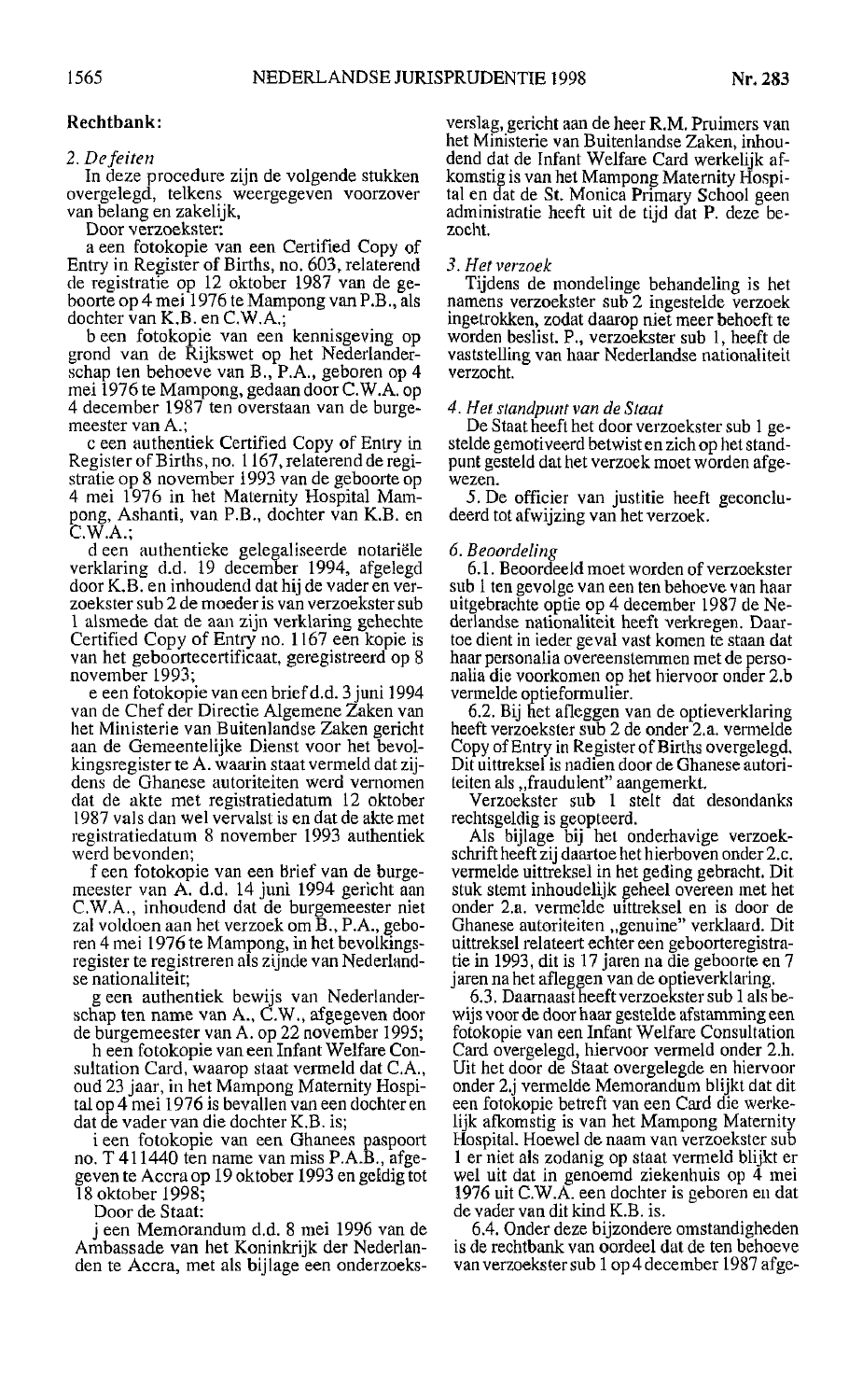legde optie, hoewel daarbij een nadien vals verklaarde Copy of Entry in Register of Births is overgelegd, rechtsgevolgen heeft.

Dit betekent dat het verzoek zal worden toegewezen.

 $(enz.)$ 

# Cassatiemiddel:

Schending van het recht en/of verzuim van op straffe van nietigheid in acht te nemen vormen, doordien de Rechtbank op grond van de in rov. 6 vermelde overwegingen heeft beslist dat P. van Nederlandse nationaliteit is, zulks ten onrechte op grond van één of meer van de navolgende, mede in onderling verband en samenhang in aanmerking te nemen, redenen:

1. In rov. 6.2 overweegt de Rechtbank met betrekking tot het door de Rechtbank in rov. 2.c. vermelde uittreksel, dat dit stuk inhoudelijk geheel overeenstemt met het door de Rechtbank onder rov. 2.a. vermelde uittreksel.

Deze overweging is onbegrijpelijk, waar in het onder 2.a. genoemde uittreksel – nummer 603 – een andere geboorteplaats wordt vermeld dan in het onder 2.c. genoemde uittreksel – nummer 1167 –. In het eerste geval staat – naar valt aan te nemen – een huisadres vermeld, in het tweede geval het Maternity Hospital Ashanti. Voorts wordt in het uittreksel met nummer 603 als maidenname vermeld C.W.A. en in het uittreksel met nummer 1167 C. Winifred A.

2. In rov. 6.3 bespreekt de Rechtbank de als bewijs voor de gestelde afstamming overgelegde fotokopie van een Infant Welfare Consultation Card.

Waar uit hetgeen de Rechtbank in rov. 6.3 overweegt niet meer kan worden afgeleid, dan dat uit mevrouw A. op 4 mei 1976 in het Mampong Maternity Hospital een dochter is geboren<br>waarvan de vader K.B. zou zijn, zonder dat echter van de naam van het kind blijkt, kan, te meer daar tijdens de mondelinge behandeling van het verzoek is gebleken dat mevrouw A. meer dan één dochter heeft, van deze fotokopie niet gezegd worden dat daarin (voldoende) steun wordt gevonden voor de gestelde afstamming, althans is onbegrijpelijk hoé de Rechtbank daarin steun van de beslissing heeft gevonden.

3. In rov. 6.4 overweegt de Rechtbank – kennelijk verwijzend naar hetgeen de Rechtbank in rov. 6.2 en 6.3 heeft overwogen – dat onder deze bijzondere omstandigheden de Rechtbank van oordeel is dat de ten behoeve van P. op 4 december 1987 afgelegde optie, rechtsgevolgen heeft.

Door aldus te beslissen heeft de Rechtbank blijk gegeven van een onjuiste rechtsopvatting, waar onder de door de Rechtbank gereleveerde omstandigheden onvoldoende is komen vast te staan dat P. het niet-Nederlandse kind is als bedoeld in artikel 27 lid 2 van de Rijkswet op het Nederlanderschap, terwijl althans onbegrijpelijk is hoe de Rechtbank in het onderhavige geval bijzondere omstandigheden heeft kunnen aannemen, die tot toewijzing van het verzoek aanleiding konden geven

# Aanvulling en toelichting

1. Op 4 december 1987 heeft C.W.A. bij de gemeente A. ten behoeve van P.B. een optieverklaring als bedoeld in artikel 27 lid 2 van de Rijkswet op het Nederlanderschap afgelegd.

Aan deze optieverklaring werd geen rechtsgevolg verbonden, omdat het bij de optieverklaring overgelegde uittreksel uit het geboortenregister van betrokkene met registratiedatum  $\overline{1}2$  oktober 1987, nummer 603, door de Ghanese autoriteiten vals is bevonden.

Vervolgens heeft betrokkene een uittreksel uit het geboortenregister met registratiedatum 8 november 1993, nummer 1167, overgelegd, afgegeven op 18 november 1993. Dit laatste uittreksel is door de Ghanese autoriteiten authentiek bevonden.

In het bijzonder gelet op de datum van de tweede geboorteaangifte, 8 november 1993, een datum die wel zeer ver ná de optiedatum ligt, is er twijfel blijven bestaan omtrent de afstamming van betrokkene.

2. Bij brief van 29 januari 1996 heeft de raadsvrouwe van verzoekster nadere informatie verstrekt met betrekking tot de afstamming van betrokkene, maar ook dat verschafte onvoldoende duidelijkheid.

3. Bij brief van het Ministerie van Buitenlandse Zaken van 14 juli 1996 werd bericht dat het geboorteadres, vermeld in de geboorteakte met registratiedatum 8 november 1993, nummer 1167, juist is bevonden (in die zin dat)<br>C.W.A. op 4 mei 1976 in het Mampong Maternity Hospital werd opgenomen en diezelfde dag beviel van een dochter. De volgende dag werd zij uit het ziekenhuis ontslagen. De door de raadsvrouwe verstrekte "Infant Welfare Consultation Card" is inderdaad afkomstig van het Mampong Maternity Hospital.

Deze card geeft echter alleen aan dat er een kind is geboren van het vrouwelijk geslacht, maar niet dat dit kind P. is.

4. De eis van rechtszekerheid, die voor een regeling als die in artikel 27 lid 2 van de Rijkswet op het Nederlanderschap van bijzondere betekenis is, brengt met zich, dat – kort gezegd - alleen de niet-Nederlander, waarvan vaststaat dat deze het kind is van een Nederlandse moeder, het Nederlanderschap kan verkrijgen door het afleggen van een daartoe strekkende verklaring binnen de gestelde termijn.

Zie in dit verband:

Personen- en familierecht, Nationaliteitswetgeving ad Rw Art. 27, nr. 2, en, voor wat de jurisprudentie betreft ook:

Nationaliteitswetgeving, Jur. RWN-art. 27, met vele beslissingen omtrent onvoldoende gegevens, in het bijzonder pag. 18 e.v.

5. Met de eis van rechtszekerheid is niet onverenigbaar, dat bijzondere omstandigheden bij de beslissing mede een rol spelen. Indien uit de overgelegde uittreksels uit het geboortere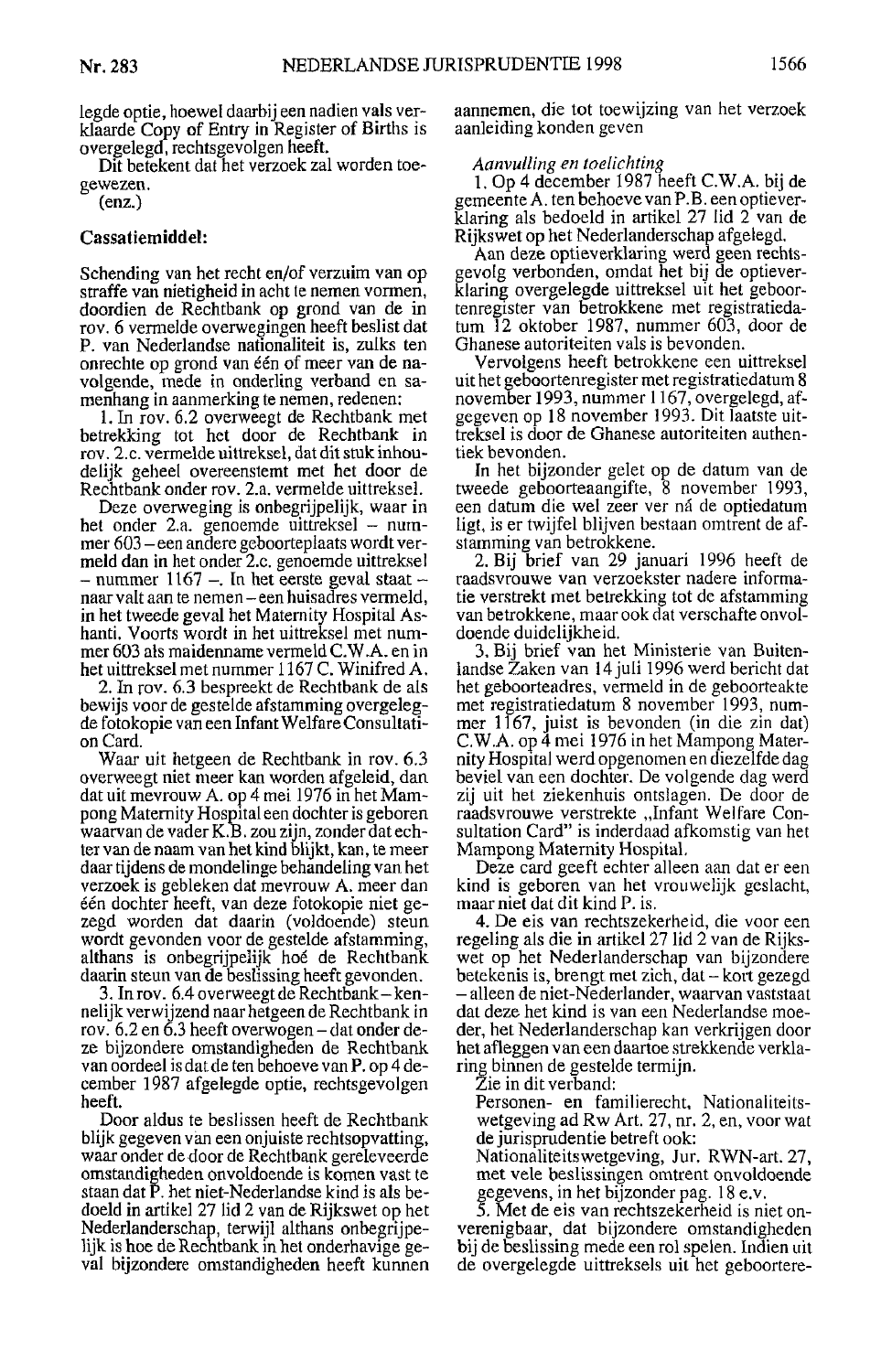gister de afstamming van betrokkene niet ondubbelzinnig kan worden vastgesteld, kunnen bepaalde feiten en omstandigheden tot een voor betrokkene positieve beslissing bijdragen. De feiten en omstandigheden moeten dan echter van dien aard zijn, dat de twijfel betreffende de afstamming van betrokkene vrijwel is weggenomen, zodat met aan zekerheid grenzende waarschijnlijkheid kan worden gezegd dat aan de eis van afstamming is voldaan.

6. Als bijzondere omstandigheden kunnen in dit verband worden genoemd:

een bewijs, waaruit ondubbelzinnig blijkt dat betrokkene de daarin genoemde persoon is,

- een DNA-onderzoek,

– een schoolverklaring, waaruit blijkt dat betrokkene op een door betrokkene genoemde school heeft gezeten,

- een doopbewijs,

- verklaringen van getuigen.

Bij dit alles spreekt dat, hoe duidelijker de gegevens zijn, des te eerder bijzondere omstandigheden doorslaggevend kunnen zijn voor een positieve beslissing op het verzoek.

7. De Nederlandse administratie is de laatste jaren geconfronteerd met een enorme toename van het aantal buitenlandse documenten, dat wordt overgelegd om in die administratie te worden opgenomen. Daarbij is gebleken dat uit bepaalde landen veel valse of vervalste documenten worden overgelegd. Tot die landen behoort Ghana.

Zie met betrekking tot een en ander:

De circulaire van de Staatssecretaris van Justitie aan de ambtenaren van de Burgerlijke Stand en van de Gemeentelijke Basisadministratic van 8 mei 1996, te vinden in de Vreemdelingencirculaire 1994, C4, legalisatie en verificatie.

Uit deze circulaire en de daarbij gevoegde bijlage, bevattende een officiële mededeling van het Ministerie van Buitenlandse Zaken van 7 maart 1996 blijkt, dat stukken, onder meer afkomstig uit Ghana, niet dienen te worden aanvaard, indien deze niet inhoudelijk zijn geverifieerd door de daartoe bevoegde Nederlandse diplomatieke of consulaire vertegenwoordiging.

8. In de opvatting van de Staat zijn de bijzondere omstandigheden, die de Rechtbank tot de bestreden beslissing hebben gebracht, onvoldoende (zwaarwegend).

9. In de eerste plaats zij erop gewezen, dat aanvankelijk een vals of vervalst uittreksel is overgelegd.

10. In de tweede plaats is onbegrijpelijk dat de Rechtbank afgaat op een vergelijking van de personalia, genoemd in het vals bevonden uittreksel met nummer 603, met de personalia, genoemd in het authentiek bevonden uittreksel met nummer 1167. Daarbij verdient in het bijzonder aandacht dat de geboorteregistratie van 8 november 1993 ruim 17 jaar ligt na de geboortedatum, 4 mei 1976. Verder heeft de geboorteregistratie in het laatste geval bijna 6 jaar na het afleggen van de optieverklaring plaatsgevonden, zodat het minste wat men kan zeggen is, dat niet uitgesloten is dat deze geboorteregistratie alleen is gedaan met het oog op-later-herstel van het valse uittreksel, overgelegd bij de optieverklaring.

11. Daar komt bij, dat de authenticiteit van het laatstgenoemde uittreksel op zichzelf niets zegt. Verificatie van een uittreksel door de Ghanese burgerlijke stand betreft geen inhoudelijke verificatie, maar betreft slechts het antwoord op de vraag of de geboorte van een bepaalde persoon aldaar geregistreerd staat. Mede daarom is het van belang, dat de gegevens vermeld in het uittreksel, via een feitenonderzoek in Ghana naar inhoud worden onderzocht.

In dat verband zij nogmaals gewezen op de hiervoor vermelde circulaire betreffende legalisatie en verificatie van buitenlandse bewijsstukken.

12. In de derde plaats is uit het feitenonderzoek alleen kunnen blijken dat de overgelegde Infant Welfare Consultation Card echt is, en dat uit mevrouw A. op 4 mei 1976 in het Mampong Maternity Hospital een dochter is geboren. De naam van het kind wordt evenwel niet genoemd. Met name blijkt uit de Card niet, dat betrokkene de dochter is ten behoeve van wie is geopteerd. Dat laatste klemt temeer, daar tijdens de zitting blijkt, dat mevrouw A. meer dan één dochter heeft.

13. De conclusie van de Staat is, dat de door de Rechtbank gememoreerde bijzondere omstandigheden onvoldoende zijn om rechtsvervolg aan de optieverklaring toe te kennen. Bij de optie is een vals dan wel vervalst uittreksel overgelegd en de authentiek bevonden akte is van (ver) na de optiedatum. De gegevens in de authentiek bevonden akte zijn niet met feiten gestaafd, zodat de gerezen twijfel met betrekking tot de afstamming van betrokkene ten aanzien van wie is geopteerd, niet en in elk geval onvoldoende, is weggenomen.

# Conclusie A-G mr. Mok:

#### 1. Korte beschrijving van de zaak

1.1. C.W.A. (de moeder) heeft op 4 december 1987 ten behoeve van verweerster in cassatie, P.(P.) bij de gemeente A. een optieverklaring als bedoeld in art. 27, lid 2, van de Rijkswet op het Nederlanderschap (RWN) afgelegd.

Uit de beschikking van de rechtbank volgt dat de moeder de Nederlandse nationaliteit hadl

Bij het afleggen van de optieverklaring heeft de moeder een fotokopie van een Certified Copy of Entry in Register of Births, no. 603, vermeldend de registratie op 12 oktober 1987 van de geboorte op 4 mei 1976 te Mampong (Gha-

<sup>1.</sup> Ro. 2, onder g. Het aldaar genoemde bewijs bevindt zich niet bij de stukken, maar het Nederlanderschap van de moeder is niet omstreden.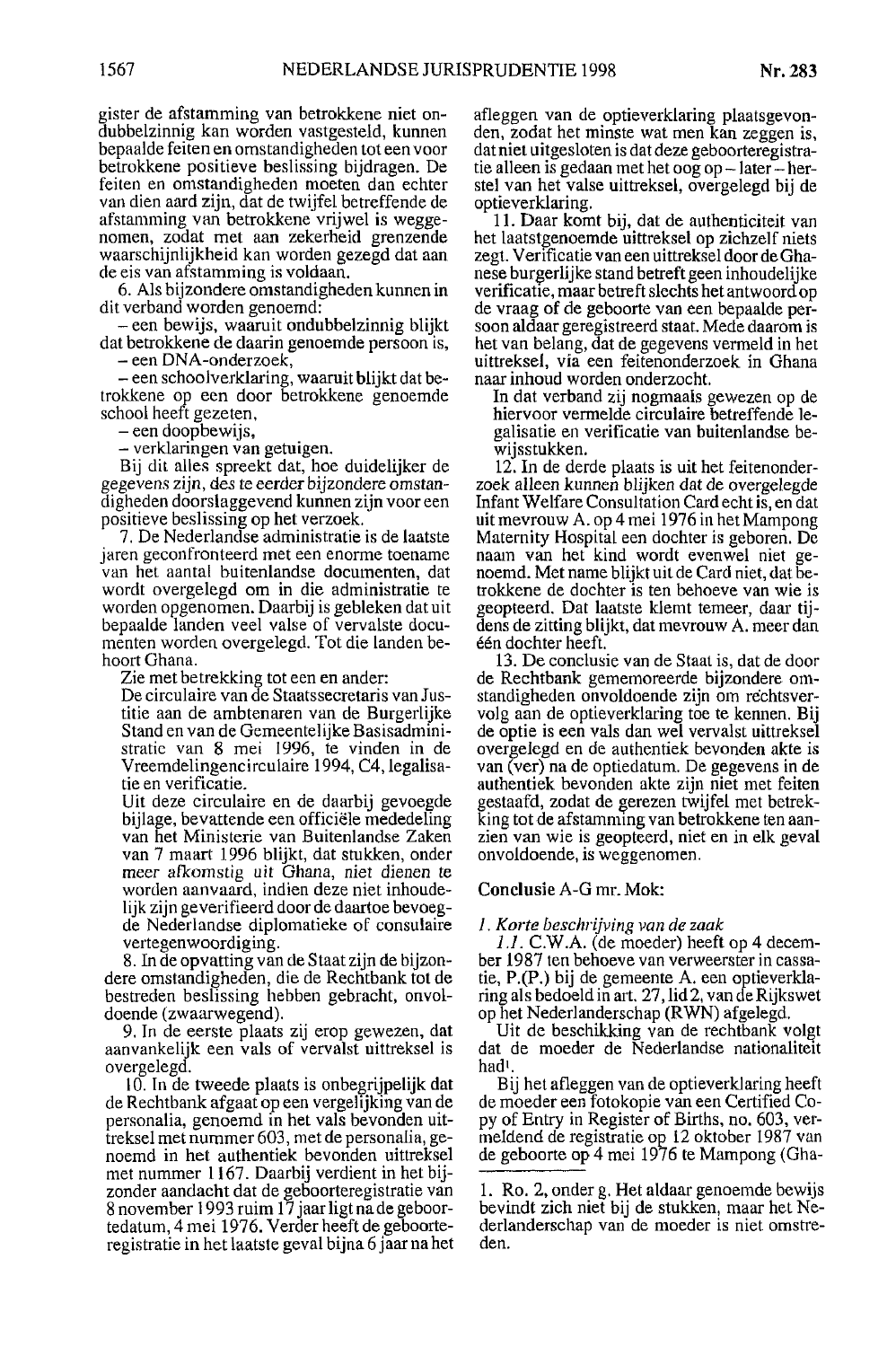na) yan P.B., als de dochter van haar en van K.B., overgelegd. Dit uittreksel is nadien door de Ghanese autoriteiten als "fraudulent" aangemerkt.

1.2. De moeder heeft zich in oktober 1995 op grond van art. 17 RWN tot de rechtbank in Den Haag gewend met het verzoek vast te stellen dat P. de Nederlandse nationaliteit bezit.

Zij heeft gesteld dat, ondanks de overlegging van het bovengenoemde, als vals aangemerkte, uittreksel uit het geboorteregister, destijds rechtsgeldig is geopteerd. Daarbij heeft zij een authentieke Certified Copy of Entry in Register of Births, no. 1167, relaterend de registratie op 8 november 1993 van de geboorte op 4 mei 1976 in het Maternity Hospital Mampong, Ashanti, van P.A.B., dochter van K.B. en C.W.A., overgelegd. Dit stuk is door de Ghanese autoriteiten "genuine" verklaard.

Daarnaast heeft de moeder als bewijs voor de door haar gestelde afstamming een fotokopie van een Infant Welfare Consultation Card overgelegd, waarop staat vermeld dat C.A., oud 23 jaar, in het Mampong Maternity Hospital op 4 mei 1976 is bevallen van een dochter en dat de vader van die dochter K.B. is.

1.3. Uit een memorandum van 8 mei 1996 van de Nederlandse ambassade te Accra is gebleken dat de Infant Welfare Card werkelijk afkomstig is van het Mampong Maternity Hospital en bovendien dat er in genoemd ziekenhuis op 4 mei 1976 uit C.W.A. een dochter is geboren en dat de vader van dit kind K.B. is (de naam van het kind staat er niet op vermeld)

1.4. De Staat heeft zich legen inwilliging van het verzoek verzet. De officier van justitie heeft, bij mondelinge conclusie, het standpunt van de Staat ondersteund.

1.5. Bij beschikking van 29 oktober 1996 heeft de rechtbank het verzoek toegewezen en vastgesteld dat P. de Nederlandse nationaliteit heeft.

Daartoe heeft zij o.m. overwogen dat het als "genuine" verklaarde uittreksel een geboorteregistratie in 1993 relateert en dat dit 17 jaar na de geboorte en zeven jaar na het afleggen van de optieverklaring is. De rechtbank was echter van oordeel dat, onder de bijzondere omstandigheden van het geval, de ten behoeve van P. afgelegde optie, hoewel daarbij een nadien vals verklaarde Copy of Entry in Register of Births is overgelegd, toch rechtsgevolgen heeft.

1.6. Tegen deze beschikking heeft de Staat (tijdig) beroep in cassatie ingesteld. Het cassatiemiddel steunt op een uit drie onderdelen bestaand middel van cassatie.

P. heeft een verweerschrift in cassatie ingediend.

1.7 De door beide partijen overgelegde dossiers waren onvolledig. Hierin ontbrak een aantal stukken die de rechtbank in haar beschikking heeft genoemd en die zij daaraan, althans gedeeltelijk, ten grondslag heeft gelegd.

Ik heb bij de griffie van de rechtbank het zgn. griffiedossier opgevraagd en mij op de inhoud daarvan mede gebaseerd. Van dat laatste heb ik de raadslieden van partijen op de hoogte gesteld.

Ook het van de griffie ontvangen dossier is niet geheel compleet, zoals in noot 1 aangegeven.

# 2. Bespreking van het cassatiemiddel

2.1. Het middel heeft in sterke mate de strekking de waardering door de rechtbank van het voorhanden bewijsmateriaal door begrijpelijkheidsklachten aan te tasten.

In de waardering van bewijs is de rechter in het algemeen vrij (art. 179, lid 2, Rv.). De vraag of bewijs is geleverd is feitelijk<sup>2</sup> en kan dus in cassatie slechts beperkt worden getoetst.

Daarbij komt dat de waardering van bewijsmateriaal is voorbehouden aan de rechter die over de feiten oordeelt en dat aan de motivering van de beslissing over de vraag of de inhoud van een bewijsmiddel geloof verdient geen hoge eisen kunnen worden gesteld<sup>3</sup>.

Dit geldt ook voor een procedure als de onderhavige, waarin slechts een feitelijke instantie bestaat, hoe onbevredigend het resultaat van de bewijswaardering voor de in het ongelijk gestelde partij ook mag zijn.

2.2.1. Onderdeel 1 van het middel acht een vaststelling van de rechtbank in ro. 6.2. onbegrijpelijk.

Aldaar heeft de rechtbank overwogen dat de in  $\S 1.2$  genoemde Certified Copy of Entry in Register of Births, no. 1167, inhoudelijk overeenstemt met de in § 1.1. genoemde Certified Copy of Entry in Register of Births, no. 603. Laatstgenoemde is, zoals bleek, als "fraudulent" aangemerkt.

Het onderdeel wijst erop dat de in beide documenten aangeduide geboorteplaats niet dezelfde is, terwijl eveneens verschil bestaat in de spelling van de meisjesnaam van de moeder.

2.2.2. Zoals het onderdeel zelf aangeeft valt aan te nemen dat op het ene document een ziekenhuis is vermeld, op het andere een huisadres.

De verschillen in de schrijfwijze van de naam van de moeder betreffen welgesteld twee letters in één voornaam: op het uittreksel met nummer 1167 staat C. Winifred A., op het uittreksel met nummer 603 C.W.A. De vermelding van een initiaal in plaats van een voornaam is, nu de initiaal inderdaad de eerste letter van die voornaam is, niet als een verschil te beschouwen.

2.2.3. Deze twee, niet wezenlijke, verschillen maken het niet onbegrijpelijk dat de rechtbank geoordeeld heeft dat het tweede stuk inhoudelijk met het eerste overeenstemde. Het onderdeel is dan ook niet aannemelijk.

2.3.1. Onderdeel 2 richt zich tegen ro. 6.3. van de bestreden beschikking. Daar bespreekt

<sup>2.</sup> Veegens/Korthals Altes/Groen, Cassatie in burgerlijke zaken, 1989, nr. 105, p. 208

<sup>3.</sup> HR 24 januari 1997, RvdW 1997, 34 (AB 1998, 12; *red.*), roo. 3.8 en 3.11.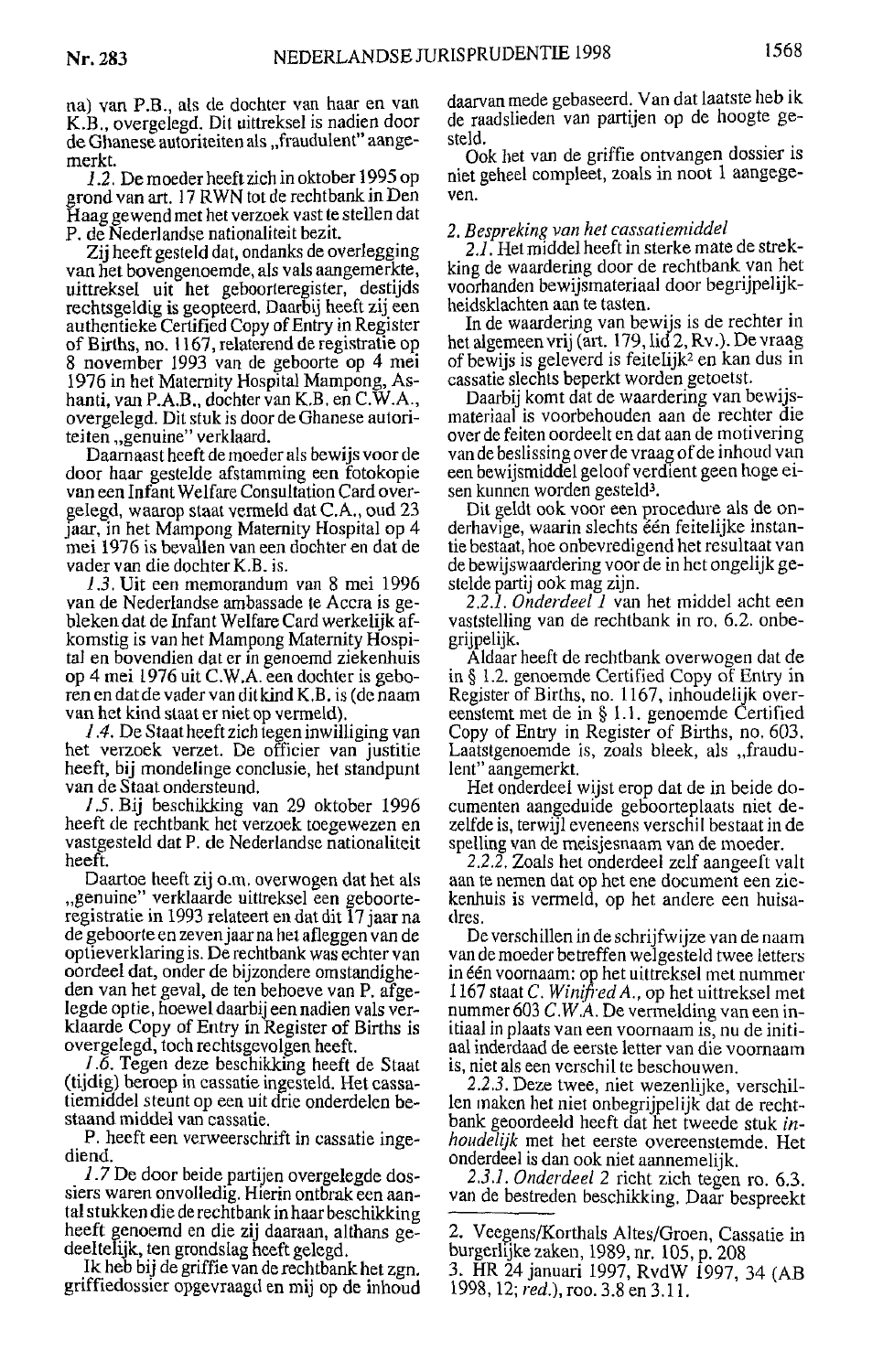de rechtbank de als bewijs van de gestelde afstamming overgelegde fotokopie van een Instant Welfare Consultation Card (vgl. hiervóór, § 1.2., laatste alinea).

Volgens het onderdeel kan uit hetgeen de rechtbank aldaar heeft overwogen niet méér worden afgeleid, dan dat uit mevrouw A, op 4 mei 1976 in het Mampong Maternity Hospital een dochter is geboren waarvan de vader K.B. zou zijn. Zonder dat van de naam van het kind blijkt zou daarin onvoldoende steun worden gevonden voor de gestelde afstamming. Dit geldt te meer daar tijdens de mondelinge behandeling van de zaak voor de rechtbank is gebleken dat mevrouw A. meer dan één dochter heeft.

Ook deze overweging zou daarom onbegrijpelijk zijn.

2.3.2. De rechtbank heeft niet over het hoofd gezien dat het hier bedoelde stuk de naam van het kind (verzoekster) niet vermeldt. Zij heeft zulks juist uitdrukkelijk overwogen. Zij heeft uit het stuk (waarvan de echtheid is erkend<sup>4</sup> niet meer afgeleid dan er in staat, nl. dat in het genoemde ziekenhuis op 4 mei 1976 uit A. een dochter is geboren en dat de vader van dit kind K.B. is.

Daarin heeft de rechtbank een bevestiging gezien van de juistheid van het geboortecertificaat, al is het haar uiteraard niet ontgaan dat zoals de Staat ook in feitelijke instantie al had gesteld<sup>5</sup> - uit de Card op zichzelf niet blijkt dat het daarop vermelde kind P. (verzoekster) is.

2.3.3. Voor zover het onderdeel inhoudt dat de rechtbank in de Card steun heeft gevonden voor de gestelde afstamming van P. mist het feitelijke grondslag, aangezien een dergelijk onderdeel in de bestreden beschikking niet te lezen is.

Dat de rechtbank in de Card (tot op zekere hoogte) steun heeft gezien voor de juistheid van het geboortecertificaat is m.i. niet onbegrijpelijk.

Het onderdeel is dan ook vergeefs voorgesteld.

2.4.1. Onderdeel 3 bestrijdt ro. 6.4. met een rechts- en een motiveringsklacht. In die rechtsoverweging heeft de rechtbank geoordeeld dat onder de bijzondere omstandigheden van het geval de op 4 december 1987 ten behoeve van verzoekster gedane optie, hoewel daarbij een nadien vals verklaarde Copy of Entry in Register of Births is overgelegd, rechtsgevolgen heeft

2.4.2. De rechtbank zou blijk hebben gegeven van een on juiste rechtsopvatting omdat onder de door haar gereleveerde omstandigheden onvoldoende is komen vast te staan dat P. het niet-Nederlandse kind is als bedoeld in artikel 27, lid 2, RWN

Deze wetsbepaling luidt, voor zover hier van belang, als volgt:

5. Als vorige noot.

"Het niet-Nederlandse kind (...) van een vrouw die Nederlander is (...), verkrijgt indien het op het tijdstip van inwerkingtreding van deze Rijkswet de leeftijd van 21 jaar nog niet heeft bereikt en niet gehuwd of gehuwd is geweest, het Nederlanderschap door het afleggen van een daartoe strekkende verklaring. Voor hen die de leeftijd van 18 jaar nog niet hebben bereikt moet de verklaring worden afgelegd door de moeder (...). Deze verklaring moet worden afgelegd binnen drie jaar na de inwerkingtreding van deze Rijkswet<sup>6</sup>.

2.4.3. Van geen van de wettelijke voorwaarden heeft de Staat gesteld of is anderszins gebleken dat daaraan niet is voldaan.

De Staat stelt slechts dat onvoldoende is komen vast te staan dat verzoekster het niet-Nederlandse kind is, dat is bedoeld in de geciteerde wetsbepaling. Die stelling bestrijdt geen rechtsbeslissing, doch een feitelijke beslissing. De daartegen gerichte rechtsklacht kan slechts slagen indien de rechtbank tot de bedoelde feitelijke beslissing op een rechtens onjuiste wijze is gekomen.

De rechtbank heeft haar beslissing op waardering van het voorhanden bewijsmateriaal gebaseerd. Zoals volgt uit § 2.1. kan een zodanige beslissing niet met vrucht door middel van een rechtsklacht worden bestreden.

2.4.4. Voorts zou onbegrijpelijk zijn hoe de rechtbank bijzondere omstandigheden heeft kunnen aannemen die tot toewijzing van het verzoek aanleiding konden geven.

2.4.5. De bijzondere omstandigheden waar de rechtbank op doelt zijn m.i. het feit dat de moeder bij het afleggen van de optieverklaring een vals gebleken geboortecertificaat heeft overgelegd. Op zichzelf zou dat een grond kunnen opleveren om de optie als ongeldig te beschouwen.

De rechtbank heeft echter uit de namens verzoekster in het geding gebrachte bescheiden afgeleid dat, ondanks de genoemde valsheid, klagers personalia toch overeenstemmen met de personalia die voorkomen op het optieformulier. Dat zijn de bijzondere omstandigheden waarop de rechtbank doelt. Naar mijn oordeel is dit niet onbegrijpelijk.

2.4.6. Op een en ander stuit het onderdeel af. 2.4.7. Ten overvloede wijs ik er op dat, indien in werkelijkheid de personalia niet overeen zouden stemmen en verzoekster zich voor haar zuster zou hebben uitgegeven, dit voor de Nederlandse rechtsorde niet zoveel uitmaakt. De zuster kan  $-$  in die veronderstelling  $-$  niet ook nog eens van de optiemogelijkheid gebruik maken, reeds daarom omdat de termijn daarvoor al lang is afgelopen.

<sup>4.</sup> Brief staatssecretaris van Justitie aan rechtbank d.d. 13 augustus 1996, p. 2, 3e al.

<sup>6.</sup> De RWN is grotendeels in werking getreden op 1 januari 1985. De procedurevoorschriften van Hoofdstuk 6 zijn in werking getreden op 1 oktober 1986.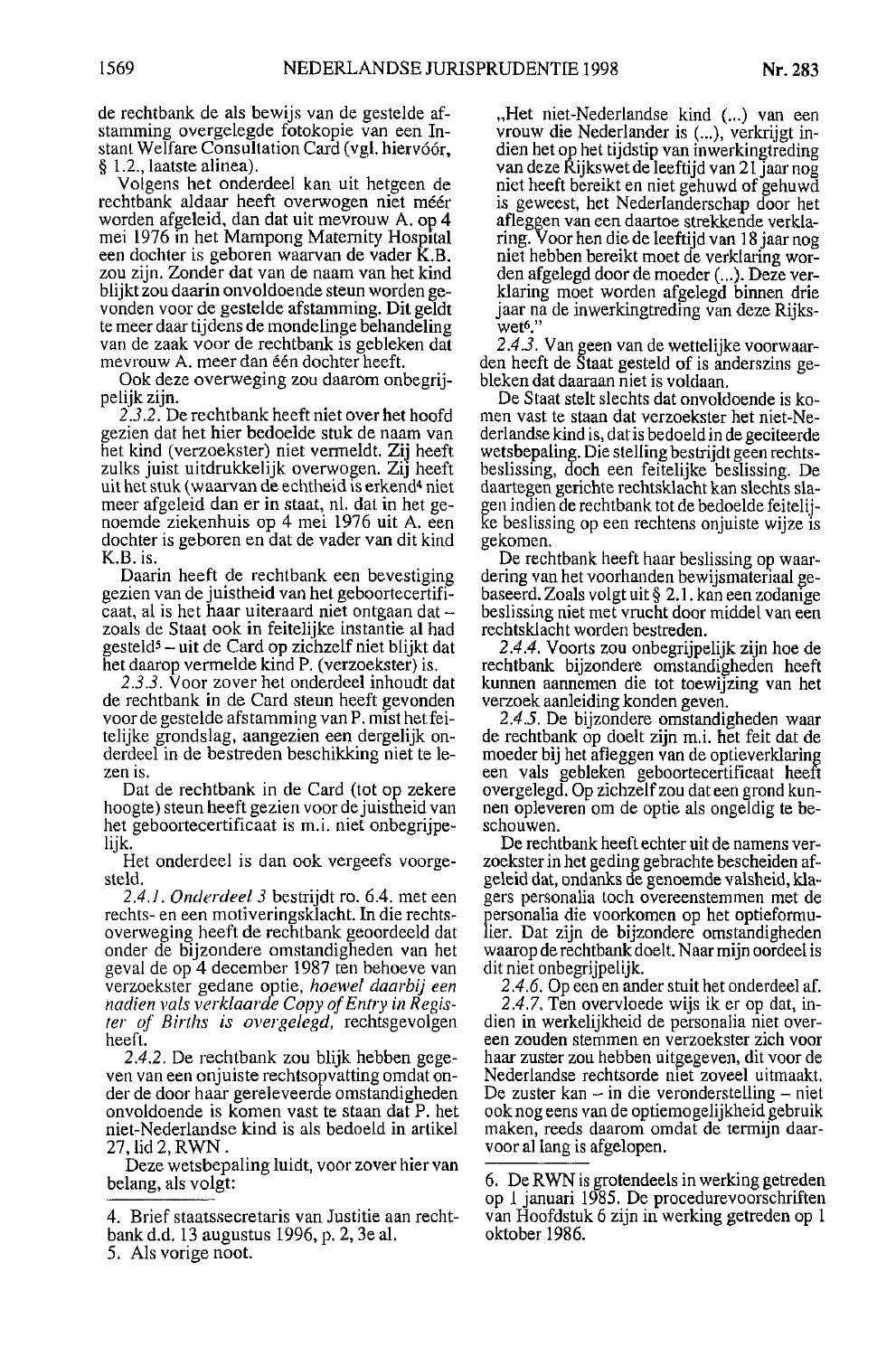#### 3. Conclusie

De conclusie strekt tot verwerping van het beroep.

# Hoge Raad:

1. Het geding in feitelijke instantie

Bij een op 29 september 1995 gedateerd verzoekschrift heeft verweerster in cassatie, verder te noemen: P., aan de Rechtbank te 's-Gravenhage verzocht zoals hierna onder 3.1 is vermeld.

Verzoeker tot cassatie, verder te noemen: de Staat, heeft tegen dit verzoek verweer gevoerd.

De Officier van Justitie in het arrondissement 's-Gravenhage heeft ter terechtzitting van 17 september 1996 mondeling geconcludeerd tot afwijzing van het verzoek.

De Rechtbank heeft bij beschikking van 29 oktober 1996 vastgesteld dat P. van Nederlandse nationaliteit is.

 $(...)$ 

2. Het geding in cassatie  $(...)$ 

# 3. Beoordeling van het middel

3.1 Voor zover thans nog van belang heeft P. verzocht vast te stellen dat zij sinds 12 oktober 1987 de Nederlandse nationaliteit heeft. Daartoe heeft zij de volgende stukken overgelegd, waarvan de inhoud telkens voor zover van belang zakelijk is weergegeven:

(i) Een fotocopie van een Certified Copy of Entry in Register of Births, relaterend de registratie op 12 oktober 1987 van de geboorte op 4 mei 1976 te Kwamang Mampong van P.B., als dochter van K.B. en C.W.A. (verder: de moeder).

(ii) Een fotocopie van een kennisgeving op grond van de Rijkswet op het Nederlanderschap (verder: RWN) ten behoeve van B., P.A. geboren op 4 mei 1976 te Mampong, gedaan door C.W.A. op 4 december 1987 ten overstaan van de burgemeester van A.

(iii) Een authentiek Certified Copy of Entry in Register of Births, relaterend de registratie op 8 november 1993 van de geboorte op 4 mei 1976 in het Maternity Hospital Mampong, Ashanti, van P.B., dochter van K.B. en C.W.A.

(iv) Een authentieke gelegaliseerde notariële verklaring d.d. 19 december 1994, afgelegd door K.B. en inhoudend dat hij de vader en C.W.A. de moeder is van P.B. alsmede dat de aan zijn verklaring gehechte Certified Copy of Entry no. 1167 een copie is van het geboortecertificaat, geregistreerd op 8 november 1993.

(v) Een fotocopie van een brief van 3 juni 1994 van de Chef van de Directie Algemene Zaken van het Ministerie van Buitenlandse Zaken gericht aan de Gemeentelijke Dienst voor het bevolkingsregister te A. waarin is vermeld dat zijdens de Ghanese autoriteiten werd vernomen dat de akte met registratiedatum 12 oktober 1987 vals dan wel vervalst is en dat de akte met registratiedatum 8 november 1993 authentiek werd bevonden.

(vi) Een fotocopie van een brief van de burgemeester van A. van 14 juni 1994 gericht aan C.W.A., inhoudende dat de burgemeester niet zal voldoen aan het verzoek om B., P.A. geboren 4 mei 1976 te Mampong, in het bevolkingsregister te registreren als zijnde van Nederlandse nationaliteit.

(vii) Een authentiek bewijs van Nederlanderschap ten name van A., C.W. afgegeven door de burgemeester van A. op 22 november 1995.

(viii) Een fotocopie van een Infant Welfare Consultation Card, waarop is vermeld dat C.A., oud 23 jaar, in het Mampong Maternity Hospital op 4 mei 1976 is bevallen van een dochter en dat de vader van die dochter K.B. is.

(ix) Een fotocopie van een Ghanees paspoort nr. T 411440 ten name van miss P., afgegeven te Accra op 19 oktober 1993 en geldig tot 18 oktober 1998.

De Staat heeft het verzoek bestreden en het volgende stuk overgelegd:

 $(x)$  Een Memorandum van 8 mei 1996 van de Ambassade van het Koninkrijk der Nederlanden te Accra, met als bijlage een onderzoeksverslag, gericht aan R.M. Pruimers van het Ministerie van Buitenlandse Zaken, inhoudende dat de Infant Welfare Card werkelijk afkomstig is van het Mampong Maternity Hospital en dat de St. Monica Primary School geen administratie heeft uit de tijd dat P. deze school bezocht.

De Rechtbank heeft bij haar in cassatie bestreden beschikking geoordeeld dat de ten behoeve van P. op 4 december 1987 afgelegde optie rechtsgevolgen heeft en vastgesteld dat P. van Nederlandse nationaliteit is.

Daartegen keert zich het middel.

3.2 Onderdeel 1 is gericht tegen het oordeel van de Rechtbank in haar rov. 6.2 dat het in 3.1 onder (iii) genoemde uittreksel inhoudelijk geheel overeenstemt met het daar onder (i) genoemde uittreksel. Het onderdeel betoogt dat dit oordeel onbegrijpelijk is nu de uittreksels verschillende geboorteplaatsen noemen terwijl bovendien het onder (i) genoemde uittreksel als maidenname van de moeder vermeldt: C.W.A.. terwijl het onder (iii) genoemde uittreksel die<br>naam vermeldt als: C. Winifred A.

Kennelijk heeft de Rechtbank, zoals ook het onderdeel betoogt, wat het verschil in geboorteplaats betreft, geoordeeld dat in het eerste uittreksel het huisadres is vermeld en in het tweede uittreksel het ziekenhuis waar de bevalling heeft plaatsgevonden. Kennelijk heeft de Rechtbank het verschil in de plaats van de geboorte en het verschil in de eerste voornaam van de moeder in de twee uittreksels niet van wezenlijke betekenis geoordeeld en de vermelding van de initiaal W. in het onder (i) vermelde uittreksel niet als verschil met de volledige naam Winifred in het onder (iii) vermelde uittreksel aangemerkt. Opgevat als hiervoor is weergegeven is het oordeel van de Rechtbank niet onbe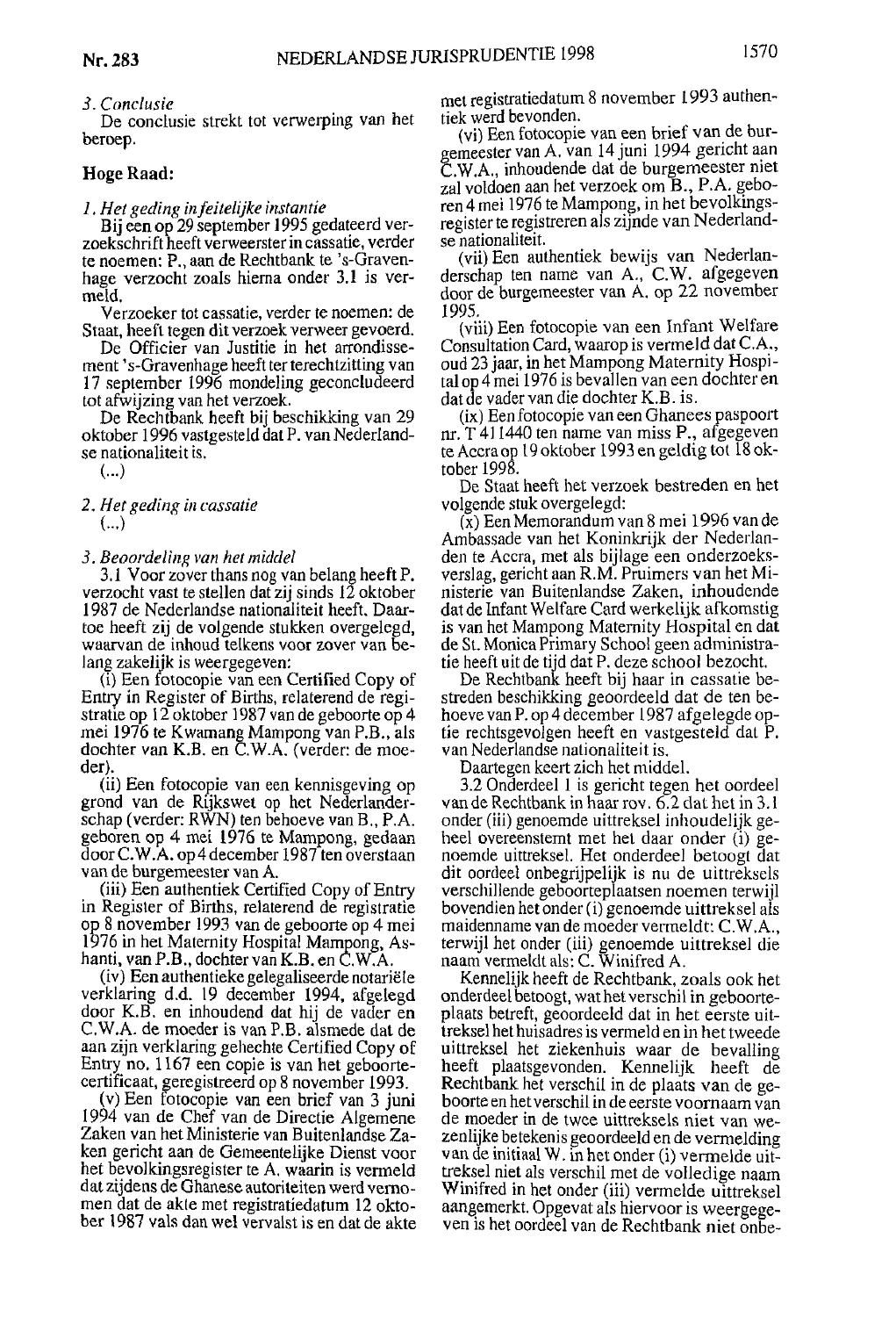grijpelijk zodat het onderdeel faalt.

3.3 Onderdeel 2 is gericht tegen rov. 6.3 van de Rechtbank waarin zij oordeelt dat uit de in 3.1 onder (viii) en (x) vermelde stukken blijkt dat in het Mampong Maternity Hospital op 4 mei 1976 uit de moeder een dochter is geboren en dat de vader van dit kind K.B. is. Deze overweging moet kennelijk aldus worden opgevat dat de inhoud van deze stukken naar het oordeel van de Rechtbank enige steun biedt voor de door P. gestelde afstamming. Dit oordeel, dat berust op de aan de Rechtbank als rechter die over de feiten oordeelt, voorbehouden waardering van de inhoud van deze stukken, is niet onbegrijpelijk. Ook dit onderdeel faalt derhalve.

3.4 Onderdeel 3 is gericht tegen rov. 6.3 van de Rechtbank waarin de Rechtbank oordeelt dat onder de bijzondere omstandigheden van het geval de op 4 december 1987 ten behoeve van P. gedane optie, hoewel daarbij een nadien vals verklaarde Copy of Entry in Register of Births is overgelegd, rechtsgevolgen heeft. Het onderdeel, dat zich met een rechtsklacht en een motiveringsklacht tegen dat oordeel keert, strekt ten betoge dat onder de door de Rechtbank gereleveerde omstandigheden onvoldoende is komen vast te staan dat P, een niet-Nederlands kind is als bedoeld in art. 27 lid 2 RWN.

In het bestreden oordeel ligt besloten dat, ofschoon de moeder bij het afleggen van de optieverklaring een nadien vals gebleken Certified Copy of Entry in Register of Births heeft overgelegd en zulks aanleiding zou kunnen geven de optie niet als geldig te beschouwen, de overgelegde stukken toch voldoende grond opleveren voor het oordeel dat de persoonsgegevens betreffende P. overeenstemmen met de in het optieformulier vermelde gegevens betreffende de daarin bedoelde persoon zodat het verzoek moet worden toegewezen. Deze oordelen berusten op de aan de Rechtbank, als rechter die over de feiten oordeelt, voorbehouden waardering van de inhoud van de overgelegde stukken en is niet onbegrijpelijk. Daarop stuit het onderdeel af.

4. Beslissing

De Hoge Raad verwerpt het beroep.

# Noot:

1. In 1987 had de Nederlandse moeder van de persoon, die in de onderhavige procedure ex art. 17 Rijkswet op het Nederlanderschap vaststelling van haar Nederlandse nationaliteit verzocht, een optieverklaring ex art. 27 Rijkswet op het Nederlanderschap afgelegd ten gunste van een minderjarige niet-Nederlandse dochter. Later bleek evenwel, dat de bij het afleggen van de optieverklaring overgelegde geboorteakte van dit kind vals, althans vervalst ("fraudulent") was. Had de afgelegde optieverklaring nu toch effect gehad? Door verweerster in cassatie werd geprobeerd om door middel van een nieuwe – ditmaal niet vervalste – geboorteakte en enkele andere bewijsmiddelen aan te tonen, dat zij degene was, voor wie in 1987 was geopteerd. De rechtbank 's-Gravenhage laat zich door de overgelegde bewijsmiddelen overtuigen. De Staat der Nederlanden tekent vervolgens beroep in cassatie aan tegen de beschikking van de rechtbank. A-G Mok concludeert tot verwerping van dit beroep. De Hoge Raad komt tot de slotsom, dat het oordeel van de rechtbank, dat berust op een waardering van de inhoud van de overgelegde stukken, die is voorbehouden aan de rechter die over de feiten oordeelt, niet onbegrijpelijk is.

2. Op de waardering van de bewijsmiddelen zal in deze annotatie niet worden ingegaan. Het is evenwel op zijn plaats om de aandacht te vestigen op een aantal andere punten. De beslissing van de Hoge Raad sluit goed aan bij de jurisprudentie inzake het karakter van optieverklaringen ter verkrijging van het Nederlanderschap op grond van de Rijkswet op het Nederlanderschap of de Toescheidingsovereenkomst met Suriname

Dergelijke optieverklaringen zijn naar huidig recht vormvrij. In de regel wordt weliswaar een optieformulier ingevuld en ondertekend, maar constitutief is dit niet. Een persoon, die een optieverklaring wil afleggen, moet daartoe in de gelegenheid worden gesteld, zelfs indien de betrokken autoriteit van mening is, dat de persoon in kwestie helemaal geen optierecht op het Nederlanderschap heeft. Achteraf zal dan moeten worden bekeken, of de optieverklaring al dan niet de verkrijging van de Nederlandse nationaliteit ten gevolge heeft gehad. Vgl. HR<br>28 september 1990, NJ 1991, 293 (m.nt.<br>GRdG), alsmede de Vernieuwde handleiding voor de toepassing van de Rijkswet op het Nederlanderschap (circulaire van 3 augustus 1994) ad art. 6

Van iemand die een optieverklaring wil afleggen, kan derhalve ook niet worden geëist om documenten te overleggen, waaruit in combinatie met wettelijke voorschriften blijkt, dat een optierecht bestaat, alvorens betrokkene in de gelegenheid wordt gesteld om een optieverklaring af te leggen.

Een en ander leidt ertoe, dat in casu de Nederlandse moeder in 1987 ook zonder enige geboorteakte te tonen namens een gepretendeerde minderjarige dochter voor het Nederlanderschap had kunnen opteren. Was zulks gebeurd, dan had de overheid uiteraard kunnen nalaten enig gevolg te verbinden aan de optieverklaring, totdat overtuigend zou worden bewezen, dat een bepaalde persoon daadwerkelijk degene is voor wie werd geopteerd en dat betrokkene ten tijde van het afleggen van de optieverklaring inderdaad een optierecht bezat.

In casu had de moeder ten tijde van het afleggen van de optieverklaring wel een geboorteakte overgelegd, maar deze bleek, fraudulent". Echte documenten komen pas veel later boven tafel. Dat de Nederlandse overheid enigszins geïrriteerd reageert, is zeker begrijpelijk. Maar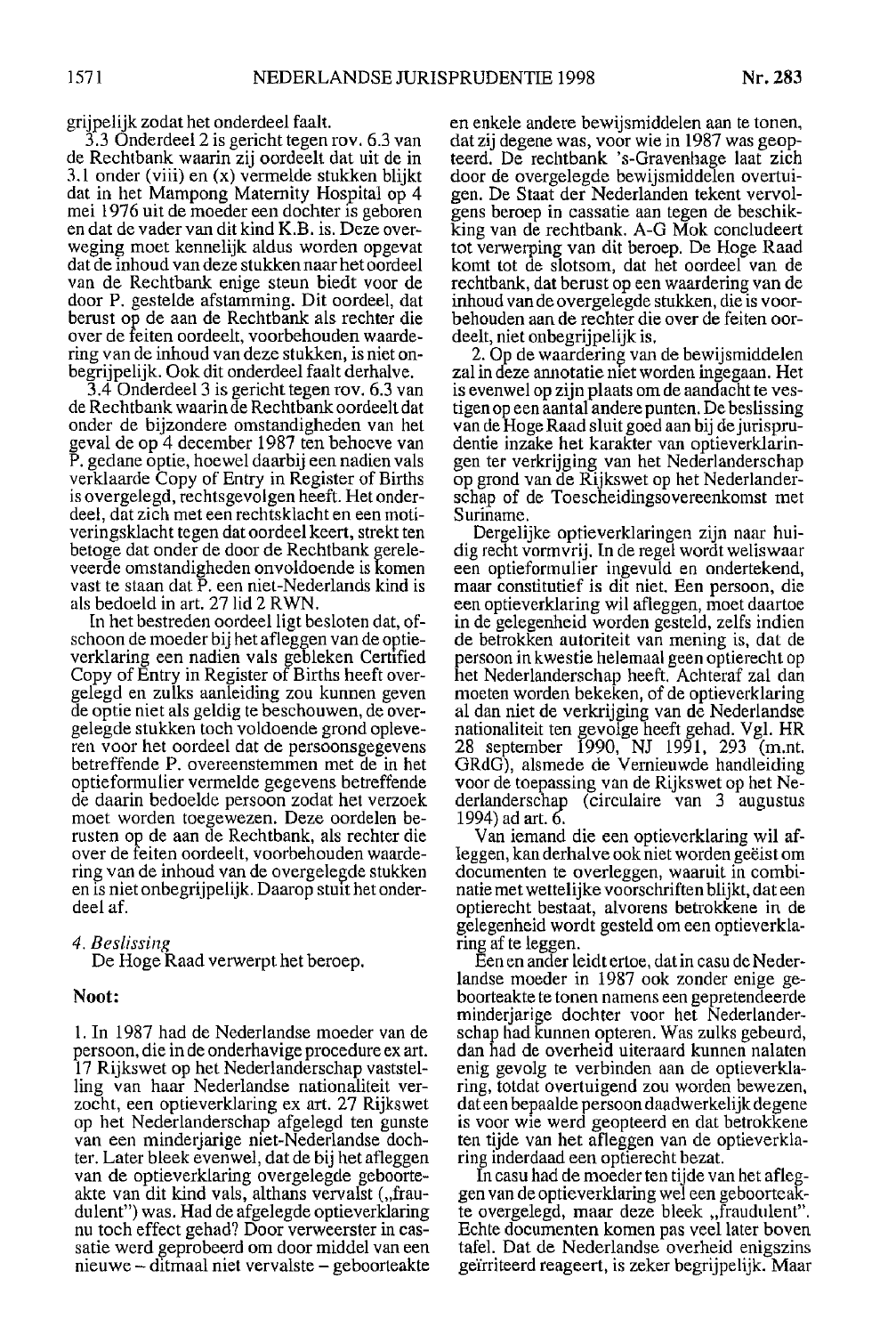er is geen principieel verschil aanwezig met het zo-even beschreven hypothetische geval, waarin in het geheel geen documenten zijn overgelegd. Als de identiteit van de begunstigde van de optieverklaring komt vast te staan en eveneens buiten kijf is, dat betrokkene een optierecht had, dan is binnen de daartoe ter beschikking staande optietermijn geopteerd en daardoor het Nederlanderschap verworven.

3. In het op 14 februari 1998 ingediende<br>wetsvoorstel 25891 (R 1609) wordt voorgesteld om voor het afleggen van een optieverklaring voortaan een schriftelijke verklaring te eisen. Bovendien zal het afleggen van de verklaring niet meer automatisch het verwerven van de Nederlandse nationaliteit ten gevolge hebben. Het Nederlanderschap wordt pas verworven, indien de autoriteit die de verklaring in ontvangst neemt, de optieverklaring bevestigt. Alvorens zulks te doen, moet deze autoriteit aan de hand van de haar overgelegde stukken de gronden onderzoeken waarop de verklaring berust.

Zonder een geboorteakte van haar kind te overleggen zou in een met de onderhavige casus vergelijkbaar geval dus onder de vigeur van het optierecht nieuwe stijl niet met succes kunnen worden geopteerd, althans zou de afgelegde optieverklaring een slag in de lucht zijn, waarop zeker geen bevestiging volgt.

Het invoeren van een vormvereiste voor de uitoefening van het optierecht komt de rechtszekerheid ten goede. Zolang optierechten niet perse binnen een bepaalde termijn moeten worden afgelegd, is daar weinig op tegen. Optiegerechtigden kunnen dan zorgvuldig alle documenten bijeensprokkelen, waaruit kan worden afgeleid, dat zij inderdaad een optierecht bezitten om vervolgens daadwerkelijk te opteren.

4. Wat is echter rechtens, als na het in werking treden van de nieuwe regels over het uitoefenen van optierechten achteraf blijkt, dat valse of vervalste documenten zijn overgelegd. Een ander door wetsontwerp  $25891$  ( $\overline{R}$  1609) voorgestelde wijziging van de Rijkswet op het Nederlanderschap is dan relevant. Voorgesteld wordt om art. 14 lid 1 Rijkswet op het Nederlanderschap als volgt te formuleren.

"1. Onze Minister kan de verkrijging of verlening van het Nederlanderschap intrekken, indien zij berust op een door de betrokken persoon gegeven valse verklaring of bedrog, dan wel op het verzwijgen van enig voor de verkrijging of verlening relevant feit. De intrekking werkt terug tot het tijdstip van verkrijging of verlening van het Nederlanderschap. De intrekking is niet mogelijk indien sedert de verkrijging of verlening een periode van twaalf jaar is verstreken.

Verlies door intrekking van het naturalisatiebesluit kan volgens het bepaalde in het voorgestelde art. 14 lid 4 zelfs geschieden, indien daarvan staatloosheid het gevolg is.

In de casus die aanleiding gaf tot de hier geannoteerde beschikking van de Hoge Raad, werd de vervalsing kennelijk pas jaren na dato ontdekt. Die ontdekking zou in het wetsvoorstel geen consequentie meer hebben, als meer dan tien jaren zouden zijn verlopen. Wat is echter rechtens, indien de vervalsing aan het licht komt, alvorens de bedoelde verjaringstermijn is verstreken, maar - zoals in casu - alsnog aan de hand van echte documenten wordt aangetoond, dat betrokkene wel degelijk een optierecht had? De vraag komt op, of de verkrijging van de Nederlandse nationaliteit dan zal kunnen worden ingetrokken. In dit verband verdienen in het voorgestelde art. 14 twee woorden onze aandacht: "kan" en "berust"

In de eerste plaats hoeft de overheid niet met intrekking te reageren: de overheid heeft slechts de bevoegdheid daartoe. Het is wenselijk, dat tijdens de parlementaire behandeling van het wijzigingsvoorstel enig zicht wordt gegeven op het ten aanzien van de uitoefening van deze bevoegdheid te voeren beleid.

Bovendien moet het gaan om een vervalste verklaring e.d., waarop de verkrijging of verlening berust. Wanneer is echter precies sprake<br>van een dergelijk "berusten op"? Indien geen geboorteakte wordt overgelegd, zou bij de uitoefening van het optierecht nieuwe stijl geen bevestiging volgen. In zoverre is sprake van "berusten op" in de zin van oorzakelijk verband. De afstammingsrelatie die de eigenlijke grondslag van het optierecht vormde, blijkt echter wel degelijk te bestaan. Is het wellicht deze afstammingsrelatie en niet het overgelegde document die de grondslag van de bevestiging vormt, zodat geen sprake is van, berusten" in de zin van het voorgestelde art. 14 lid 1? Intrekking van de verkrijging van het Nederlanderschap zou in dit laatste geval niet tot de mogelijkheden behoren, een strafrechtelijke reactie tegen de moeder uiteraard wel.

Ik neig persoonlijk naar de laatstvermelde interpretatie. Deze neiging wordt echter zonder de geringste twijfel bevorderd door het feit, dat mijn voorkeur in gevallen als de onderhavige in zijn algemeenheid uitgaat naar een strafrechtelijke reactie en niet naar het ontnemen van het Nederlanderschap. Ook op dit punt is het wenselijk, dat de parlementaire behandeling duidelijkheid over deze materie brengt, zulks ter voorkoming van anders noodzakelijke jurisprudentie.

5. De antwoorden op de zo-even gestelde vragen zijn overigens ook voor de persoon die aanleiding gaf tot de hier geannoteerde beschikking van de Hoge Raad relevant. De formulering van het voorgestelde art. 14 laat immers toe om ook dan van het artikel gebruik te maken als de bedrieglijke handelingen voor de inwerkingtreding van de nieuwe bepaling hebben plaatsgevonden. Voorzover men daarover zou aarzelen, wordt elke twijfel daarover weggenomen door lezing van de voorgestelde overgangsbepaling in art. II:

"De intrekking van het Nederlanderschap op grond van artikel 14, eerste lid, werkt niet